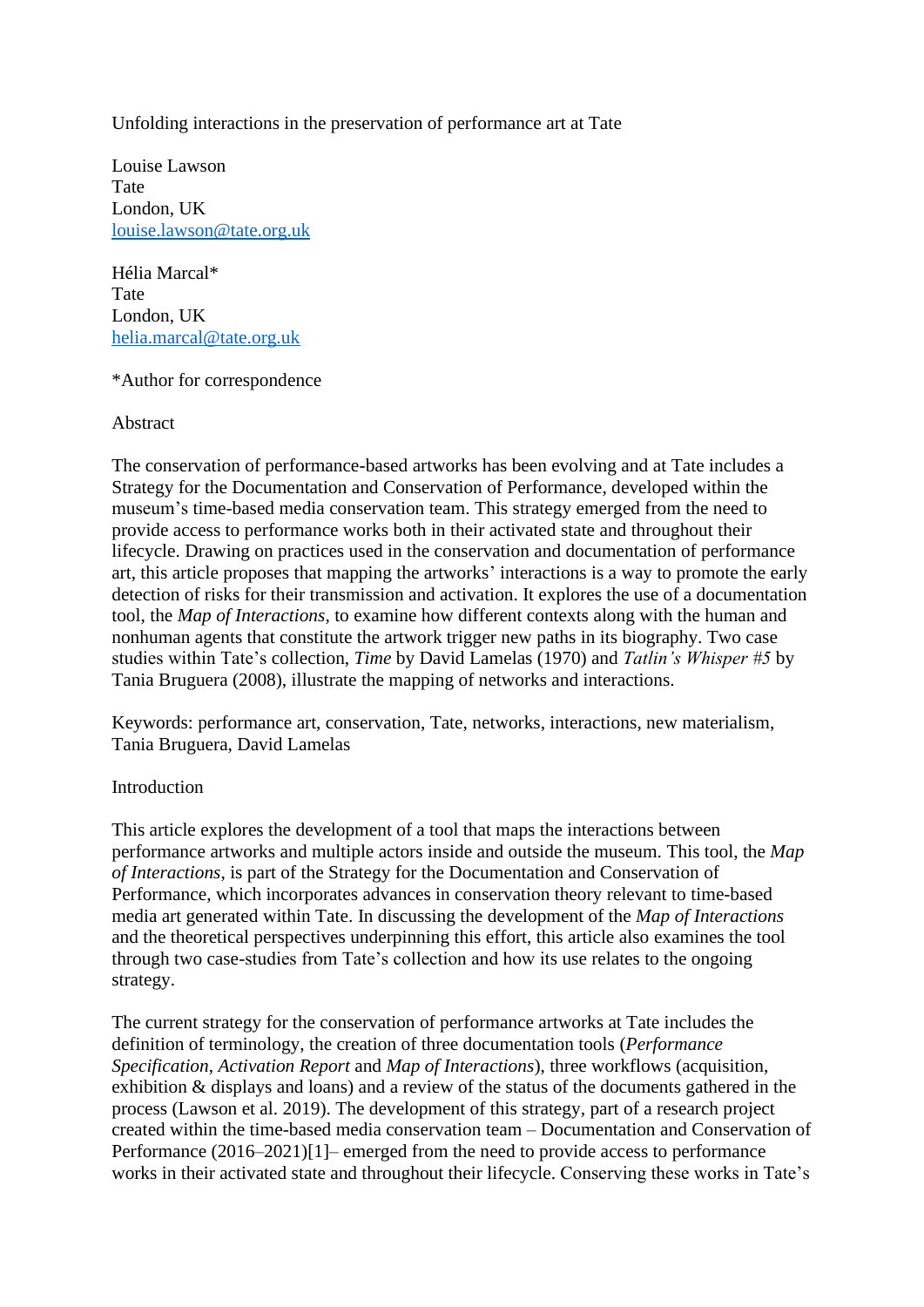structural system requires that they be traceable, trackable and accessible so that they can be activated now and in the future.

In their institutional lifecycle, performance works, in resemblance to installation art and other types of time-based media artworks, are always partially present and partially absent. When in storage, and thus fragmented in several elements that include documentation, props and other objects, they are mostly absent, known only to the people who either are or were involved in their preservation and display. Their life as documentation is characterised by dormancy, in which the work quietly manifests itself both to a limited group of people and objects and in a restricted context. Yet the situation changes when these works are acquired or put on display.

The moment of acquisition sets the primary requirements for displaying the work (Figure 1). These requirements, or the material conditions for the artwork's activation, only become fully evident the first time the artwork is displayed. The conditions for the display are context- and site-adaptable, which enhances the complexity of dealing with the production of these works. Along with acquisition and display, important interactions between conservation activities and the artwork occur mostly through three processes: the acquisition of similar artworks by the artist, the display of works in and outside the institution, and interactions with the artist or her or his collaborators. These three processes require reflection on an artwork's modes of operation, which often bring new information to the fore or require a reframing of the activation of the performance work. Indeed, while active, the performance creates new interactions not only with people, but also with spaces, socio-economic contexts, material infrastructures and objects.

In the case of performance artworks (and arguably all artworks; see Marçal 2019a), they materialise through interactions between people, nature, infrastructure and technology. Differences in context may lead to different interpretations of the work, but they might also change a given way of performing a specific action at a moment in time. Documenting a specific activation, as another form of interacting with the work, might impact how the work is documented and captured the next time it is activated. Changes in the use of technology can bring new forms of performing an idea, leading to substantial material reformulations of how the artwork is to be manifested in the present.

With the goal of analysing the networks that are created in these works' lifecycles and how they impact their conservation, we explore the possibilities of the *Map of Interactions* for managing and mapping the performance art's structures that support performance in the museum. The structures are made of networks, which consist of the interactions between people, objects and technology that together generate the social and technological conditions for performance art to be created and preserved. We focus our argument on the relevance of the *Map of Interactions* in relation to other, similar documentation tools, while discussing how it can reveal areas of vulnerability and the implications of that process for the artwork's ongoing care.

Networks of meaning: Performance art and conservation

Performance art is said to typically resist acts of containment or representation. The distinction between the performative event and what remains of it, whether documentation or relics (Phelan 1993, Reason 2006), has been at the core of discussions in the field of Performance Studies. The imaginary of performance artworks lies in-between what is and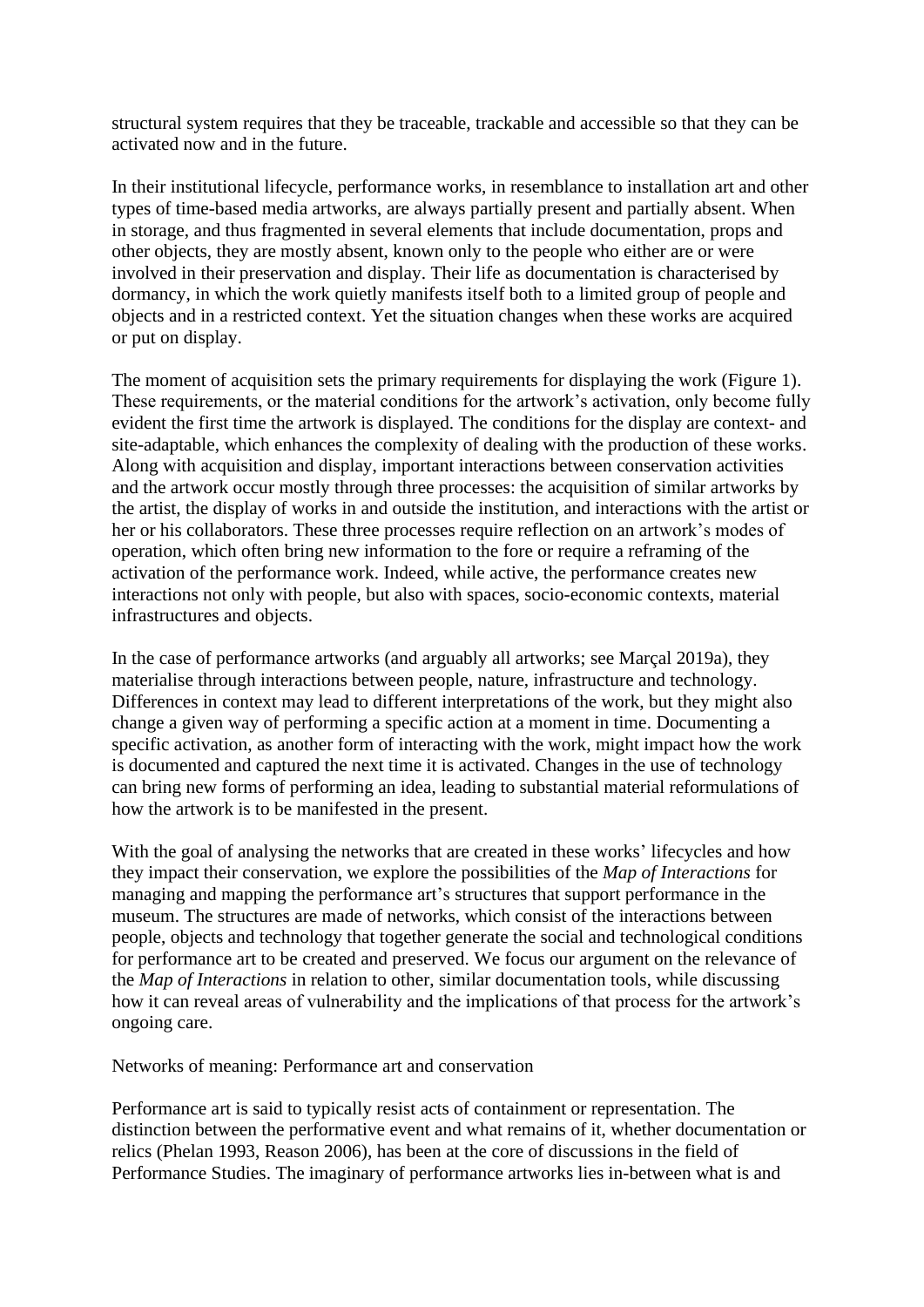what has been, and curatorial and conservation decisions are essential to determine the materiality of performance art before, during and after the event.

Difficulties in managing performance art's idiosyncratic relationship with time in part explains why performance art has only been collected in more recent times. The first live art event held at Tate was in 1968 and featured Stuart Brisley and Peter Sedgley in the process of making a polyurethane sculpture in real time. However, it was only in 2005 that Tate began to acquire performance art in its collection, a nearly forty-year gap. Roman Ondak's *Good Feelings, Good Times* (2003), David Lamelas' *Time* (1970) and Tino Sehgal's *This is propaganda* (2002) were the first three performance artworks acquired. This flagged the beginning of a collecting trend that is now seen in contemporary art collections across the world.[2]

At first glance, conservation's forward-looking aims seem to be in opposition to the nature of performance artworks. Recent developments in the conservation field, led mostly by efforts linked to the care of ethnographic and contemporary art collections,[3] have, however, reframed conservation as an overarching activity concerned with the preservation of the cultural heritage values on par with their material manifestations (Clavir 1994, Avrami et al. 2000, Avrami 2009, Peters 2016). This social turn (Muñoz-Viñas 2005) implicates conservators in activities that are usually associated with other forms of operation within the institution. Broadening the scope of conservation activities has also allowed for the recognition of stakeholders other than artists, scholars and curators in conservation processes.

The Head of Collection Care Research at Tate, Pip Laurenson, and the cultural studies scholar and Professor at the University of Maastricht, Vivian van Saaze, suggested in 2014 that the biggest challenge underpinning the practice of conservation of performance art was related to the management and care of the social networks needed to activate these works (Laurenson and van Saaze 2014). Performance studies scholar Gabriella Giannachi has contributed to this view by referring to the role of audience interactions in the making of performance works in the museum (Giannachi 2018). These perspectives are in line with literature in the field of the conservation of contemporary art, which has shown how interactions between actors contribute to an artwork's biography (van de Vall et al. 2011) and how artworks can themselves be agents of change in museum structures (van Saaze et al. 2018).[4] Studies stemming from new materialism (e.g. Barad 2007) have also put forward an understanding of the nature of things through their interactions. In the field of conservation, this framework has been used by Marçal (2019b) to discuss the ways in which performance art and conservation are related and mutually constitutive. The focus on how objects interact instead of how they are materially represented at a given time is particularly relevant in the case of performance art, as the materiality of these works is usually reframed and often contested. As noted above, performance artworks resist explicit material acts, remaining dormant during much of their lifecycle and only appearing in a material form during specific moments in time generated by their activation. These moments highlight how the material making of these works is distributed but in a way that sometimes is not as explicit in other art forms.

Performance artworks such as those in Tate's collection belong to a category that has been described as *delegated performances* (see Bishop 2012), executed by people other than the artist. Thus, delegated performances transfer decision-making centres to others, such as hired performers but also the public. By pushing the boundaries within the institution, performance art can help conservators to develop strategies on how to support networks and define the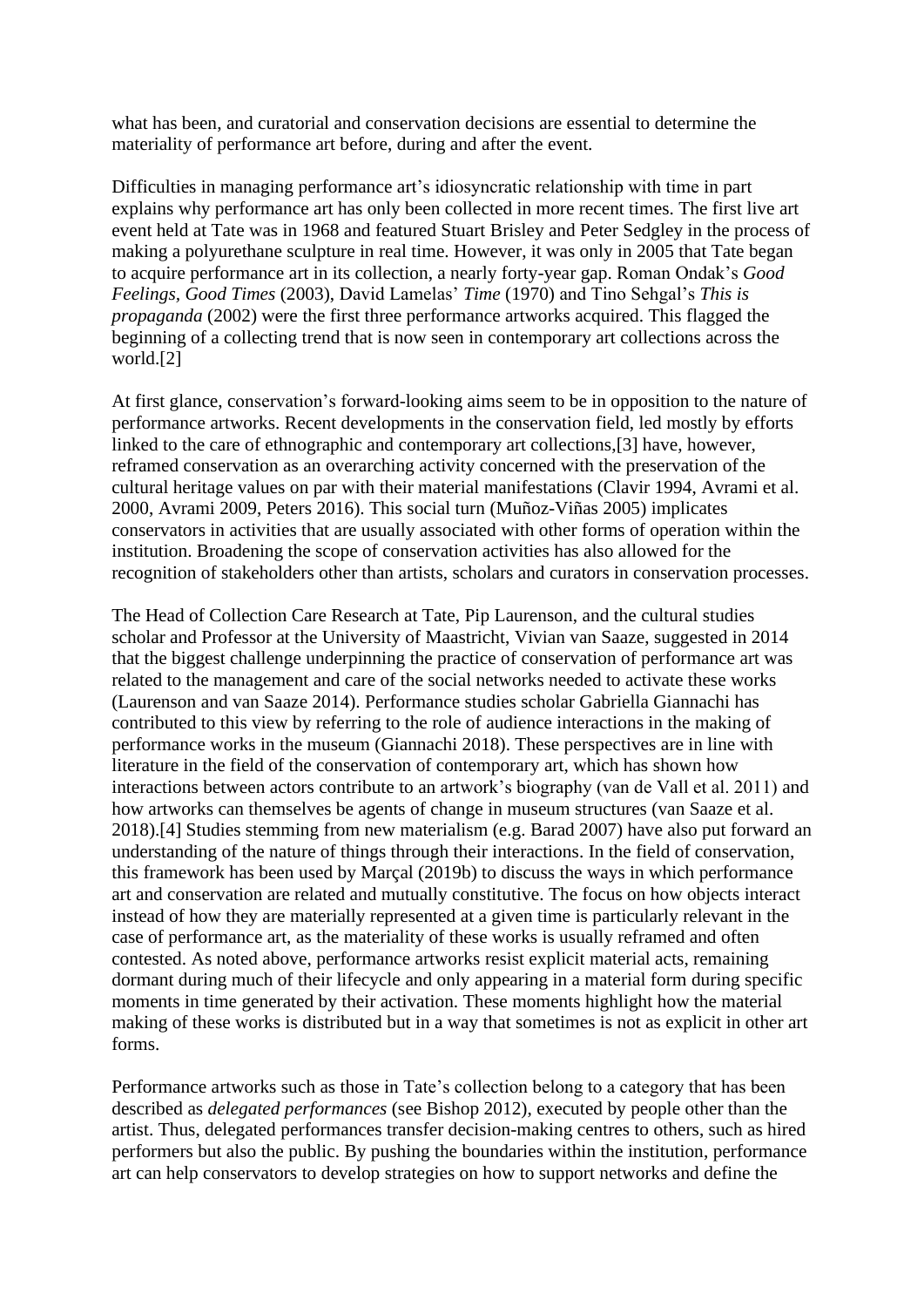sometimes fragile social dependencies of artworks. It can also frame conservation activities within the realm of social practice. The *Map of Interactions* is a first step in acknowledging the dependency of these artworks on social interactions and then mapping them in the institutional context. It allows for networks and relationships to become visible such that vulnerabilities in both can be considered and reflected upon.

# *Map of Interactions* [heading]

The *Map of Interactions* is a tool that articulates the networks that exist and which are critical in supporting the institution's ability to activate performance artworks. These networks are identified so that those involved in the care of the artworks can assess areas of vulnerability around each one and work to address any potential risk to activation and transmission. This tool is part of an integrated approach that includes two other tools: *Performance Specification* and *Activation Reports*. *Performance Specification* was created to assist in the identification of the core aspects that must be transmitted when activating the performance. This document is in permanent revision, with changes being triggered by new information emerging from *Activation Reports.* The latter captures new information in each instance that the artwork is brought from its dormant state through to its activated state. Its aim is to preserve the characteristics of the activated artwork at least once during the period in which it is installed while acknowledging moments of change and the decision-making dynamics in the activation of the work. These two documents feed into the construction of the *Map of Interactions*.

The *Map* is built on information gathered from the previous activations of the work as well as the activations that have occurred since the artwork entered Tate's collection. It always refers to a moment in time. Interactions needed for activating the work might change, not only because those interactions impact the way the artwork is materialised, but also because some of the actors that are part of them, including artists, collaborators or technology, might cease to participate in the making of the work. By focusing on interactions instead of the specific characteristics of the work, the map allows a deeper understanding of what it took for the artwork to be materialised in the past, thus highlighting possible future conditions for its activation. This map therefore considers not only human actors, including artists, curators and conservators, but also the role of the technologies specifically related to the artwork's materialisation (and not technological infrastructures per se).

In the following, the challenges and possibilities of using the *Map of Interactions* are explored through two case-studies from Tate's collection: *Time,* by David Lamelas and *Tatlin's Whisper #5* by Tania Bruguera. The last two activations of these works occurred as part of their having been loaned, which in both cases considerably changed the ways in which the artworks were materialised.

## Time, *David Lamelas (1970)* [subheading]

This is a performance that starts with several participants standing side by side along one side of a line that is marked on the floor (Figure 2). A participant, who is a member of the public rather than a paid performer, begins the performance at one end of the line by telling the time to the participant standing next to her/him. After waiting 60 seconds, the second participant tells the time to the next participant. When the end of the line is reached, the last participant announces the time in the language of her/his choice. There are several varying factors around this work, as it greatly depends on the number of participants, the time the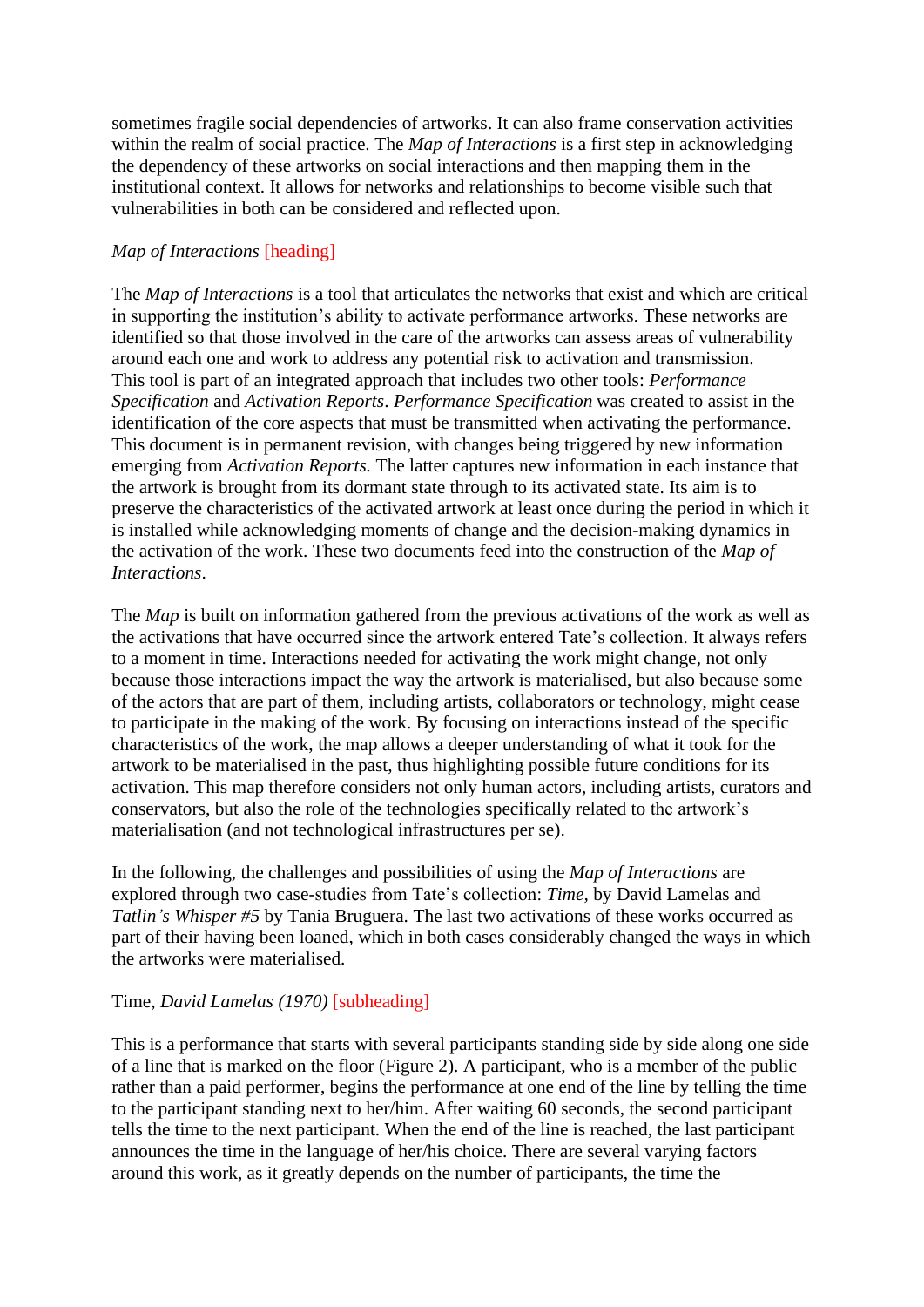performance starts and the context of execution, which may influence the choice of language used by the last participant to announce the time. Changes in the contexts of an activation, however, sometimes take unexpected routes.

The map in Figure 3 represents the interactions that led to the production of *Time* in 2018, when it was on loan to Art by Translation (for simultaneous performance in Angers, France and Los Angeles). The separation of internal and external actors in the middle line of the figure is useful to understand the internal and external dependencies of the work. In this case, the artist is placed as a focal point within the work's network, as his influence changes according to the context. It reflects the artist voice, whether present or absent, as a constant element that will remain with the work throughout its life. This approach to centring the artist does not necessarily mean that the lives of artworks are dependent on the artist's involvement; rather, it sees the artist as an agent who impacts the artwork's manifestations both at Tate and beyond, as exemplified in the two most recent activations, in 2016 (Tate) and 2018. In this case, the map shows that the artist became central to the activation of *Time* in 2018, enhancing his sphere of influence by initiating the performance and by proposing material changes that truly impacted the artwork's dependencies.

The *Map* captures all actors involved in the activation, including conservators, conservation technicians and curators, as well as visitor experience, etc., to highlight instances in which the institutional memory of the work was documented. As the public is both participant and observer, this repositions the 'public' in the network, producing an additional layer of complexity. The issue around the 'public' of this performance was amplified during the 2018 activation, when the artwork had a digital component added through the incorporation of live video to attempt synchronisation between the two geographically distinct time-zones of the groups of participants. The simultaneously showings of the work and the introduction of live video added an additional layer to the understanding of what the work is and the role of the artist as this work continues to unfold. This change required updating information regarding the artwork. The *Map* was used as the tool to mediate and capture this change to reflect the expanding network and associated interactions.

Changes in the way the artwork interacts with the media were also visible in the case of Tania Bruguera's *Tatlin's Whisper #5* (2008).

## Tatlin's Whisper #5, *Tania Bruguera (2008)* [subheading]

This performance involves two mounted policemen in uniform (one on a white horse and one on a black horse) that are brought into the exhibition space (Figure 4). They patrol the space, guiding and controlling the public by using a minimum of six crowd control techniques. These include actions closing off the gallery entrance or entrances, pushing the audience forward with lateral movements of the horses, manipulating the audience into a single group and encircling it to tighten the group, frontal confrontation with the horse and breaking up the audience into two distinct groups. In the context of its performance at Tate Modern in 2008, the action also revealed additional characteristics, including the use of humour by the British police as another method of keeping the public under control. This was intersected with more direct commands and actions to the public as outlined. The *Map* once again places the artist in the centre of the work, but the primary network is that of the Mounted Police and the actors of the Police Officers and Horses (Figure 5). This forms a key condition of how the work needs to be experienced, with Bruguera keen to ensure that the context of the exhibition space does not dilute the strength of the piece. *Tatlin's Whisper #5* exists on this strong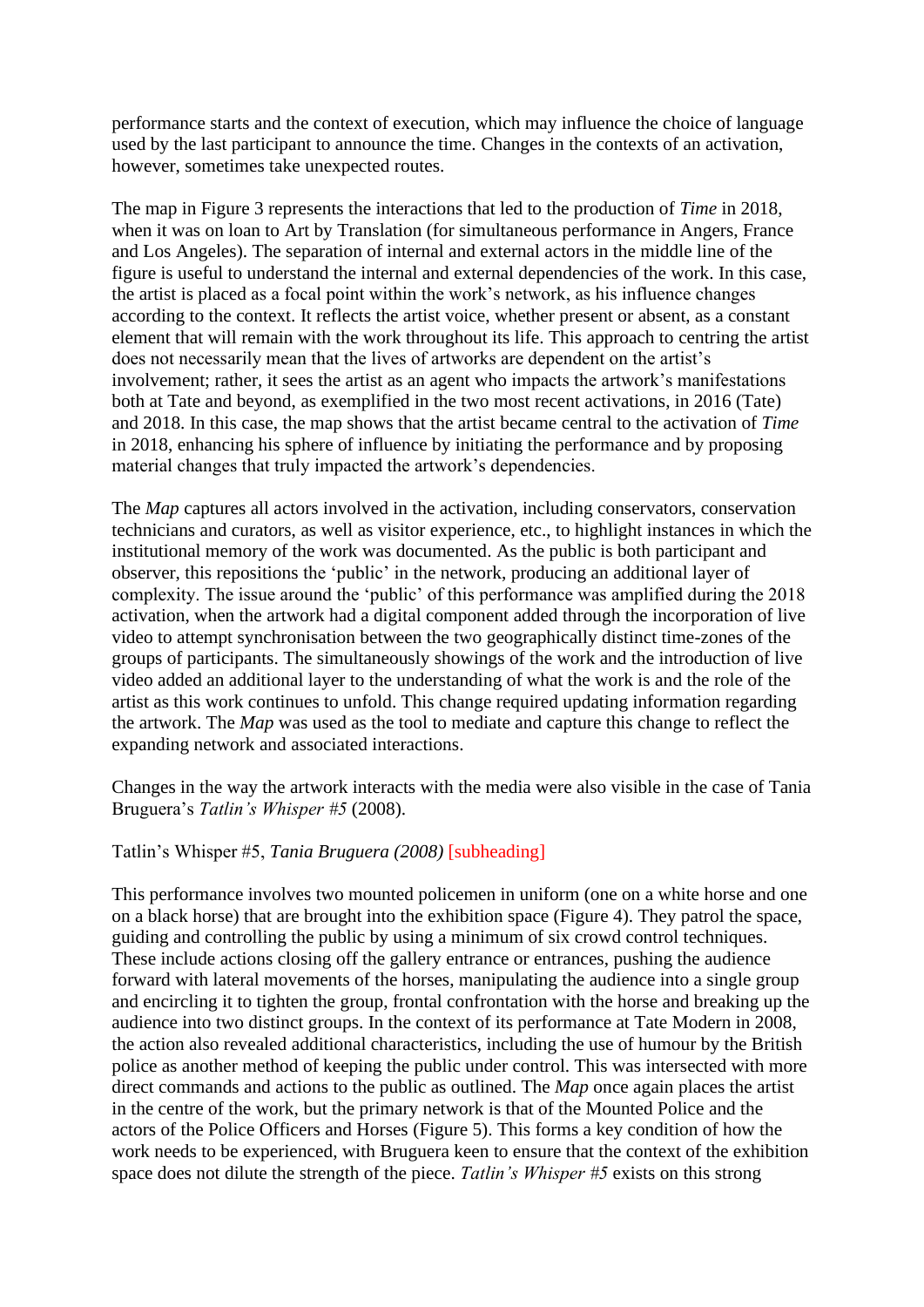reliance on this network. In a recent interview, the artist highlighted that 'it's important to make sure that the people who are doing the piece, first of all don't do it too much. The same way we don't want people to get used to the horses, so they have the impact. You want the police not to get used of performing it. So, they still have this, kind of, rarity relationship'.[5] The *Map* allows the rarity of the interaction to be captured and for these networks and the relationships to the artwork to be maintained. The rarity presents a challenge for conservation with respect to ensuring that the knowledge of such networks is monitored, understood and preserved given the infrequency of the activation. When the work was lent in 2017, this made visible the importance of having a white horse performing the work, as the artist describes the colour of the horses as 'a symbolic element' of the work. The inability to source a white horse spoke to this rarity and led to a shift in what was requested to be shown, with a request for video documentation. The video documentation produced by Tate for internal purposes was used within a timeline, to show 'what the artist has done', and was presented alongside four other videos of her work. This was the first time documentation was shown, and the artist made it clear that this was only in the context of a chronological representation of her *oeuvre*. Documentation was not intended as a replacement of the work, but as an index of the artist's practice. This change, nonetheless, created new dependencies in the artwork's network (Figure 6) and might influence how the artwork will be displayed in the future.

When asked if documentation could replace the artwork at some point, Bruguera mentioned that she was keen to keep it live, performed through the bodies of mounted policemen.[6] The need to remain in a dialogue with the artist regarding the work is paramount to our ongoing understanding of it. While the participation of the artist has facilitated an expansion of our knowledge, changes in the way the artwork can be materialised lead us to question its future transmission. In our approach, although the artwork cannot be replaced by its video documentation, the latter opens the door to other display possibilities (namely, didactic displays) for when mounted policemen and the meaning they bring to their intervention cease to be relevant in a given context. These multiple moments of reflection have allowed us to consider the new elements that form what the work is and how it can generate new forms of display as part of its biography. This case study also makes explicit the potential of loans in destabilising networks of interactions, which, in turn, might reveal possible futures of the work and multiply the instances of its activation.

#### Conclusion

Our practices regarding the conservation and documentation of performance art have been applied to map an artwork's interactions as one way to promote the early detection of risks associated with the transmission and activation of performance-based artworks. They also build on the knowledge of how different contexts along with the human and non-human agents within those contexts triggers new paths in an artwork's biography. The *Map of Interactions* is a visual aid to understand where change is likely to take place; as an editable document, it also affords a method to help track how relationships evolve and how this affects the artwork within the collection. Beyond the realm of performance art, this map could be useful within an institution for tracking interactions not only of installation art and other types of time-based media artworks but also of artworks deemed as being more traditional, such as paintings and sculptures.

#### Acknowledgements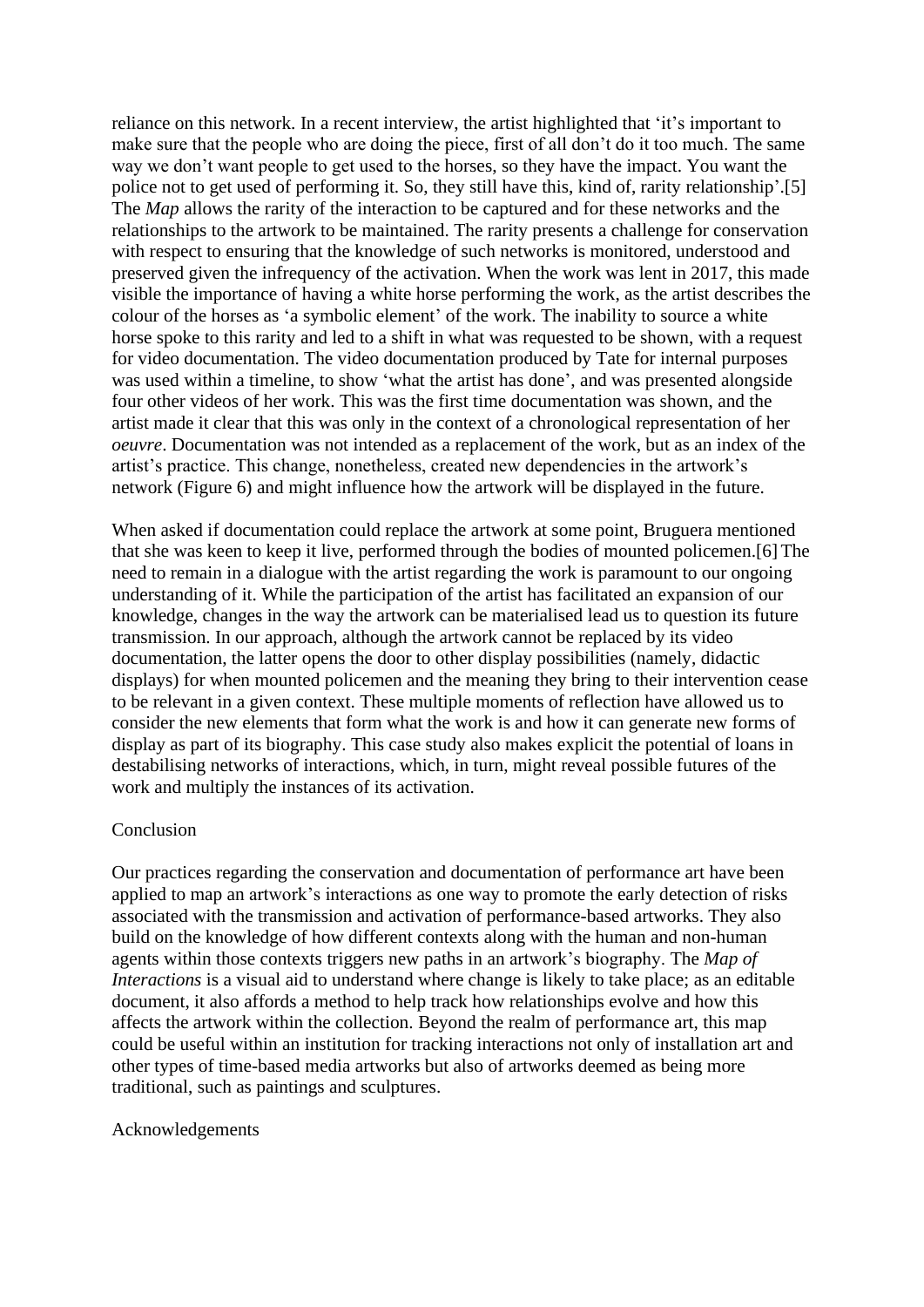This article was developed within the framework of the Documentation and Conservation of Performance project (Tate, 2016–2021). Our thanks go to Deborah Potter, Head of Conservation at Tate, for her support and insights whilst reviewing this paper and to the timebased media conservation team at Tate for their ongoing work and commitment. We would also like to acknowledge the Andrew W. Mellon Foundation who support *Reshaping the Collectible: When Artworks Live in the Museum*. This has allowed Hélia Marçal to contribute to the work and this article through her role as Fellow in Contemporary Art Conservation and Research.

**Notes** 

1 For more on this, see the project's website at [www.tate.org.uk/about](file:///C:/Users/35196/Dropbox/ICOM-CC/Preprints%202020/Preprints_2020_CopyEditing/Modern%20Materials%20and%20Contemporary%20Art/www.tate.org.uk/about-us/projects/documentation-conservation-performance)[us/projects/documentation-conservation-performance](file:///C:/Users/35196/Dropbox/ICOM-CC/Preprints%202020/Preprints_2020_CopyEditing/Modern%20Materials%20and%20Contemporary%20Art/www.tate.org.uk/about-us/projects/documentation-conservation-performance) (accessed 28 October 2019).

2 Reports indicate that at least the following museums have performance artworks in their collections: Tate, London; Stedelijk, Amsterdam; Van Abbe, Rotterdam; Serralves, Porto; Beyeler, Basel; MoMa and Guggenheim, New York; MFA, Boston; Walker Art Centre, Minneapolis; Cleveland Museum of Art, Cleveland, Ohio; Hirschhorn, Washington, DC. For a list of these works please see:

[https://monoskop.org/Performance\\_art#Performance\\_documentation](https://monoskop.org/Performance_art#Performance_documentation) (accessed 25 October 2019).

3 The growing acknowledgement of the role and importance of the intangible in conservation has been especially visible in the conservation of objects from world cultures (see Clavir 1994 and 2002, Peters 2016).

4 This perspective stems from a tendency to understand conservation considering practice theory. The writings of Theodore Schatzki (see, for example, Schatzki 2002) and Knorr-Cetina's work on epistemic cultures (Knorr-Cetina 1999) have been particularly influential in recent projects, namely the Marie Skłodowska-Curie Innovative Training *Network New Approaches in the Conservation of Contemporary Art* (2016–2019), and the Andrew W. Mellon-funded project *Reshaping the Collectible: When Artworks Live in the Museum* (2018– 2021).

5 Personal communication, Tate Internal Artist Interview with Tania Bruguera, 22February 2019 (transcription dated 5 March 2019).

6 Ibid.

References

Avrami, E. 2009. Heritage, values, and sustainability. In *Conservation: Principles, dilemmas and uncomfortable truths*, eds. A. Richmond and A. Bracker, 184–96. Oxford, London: Butterworth-Heinemann, Victoria and Albert Museum.

Avrami, E., R. Manson, and M. de la Torre, eds. 2000. *Values and heritage conservation. Research report*. Los Angeles: Getty Conservation Institute.

Barad, K. 2007. *Meeting the universe halfway: Quantum physics and the entanglement of matter and meaning*. Durham: Duke University Press.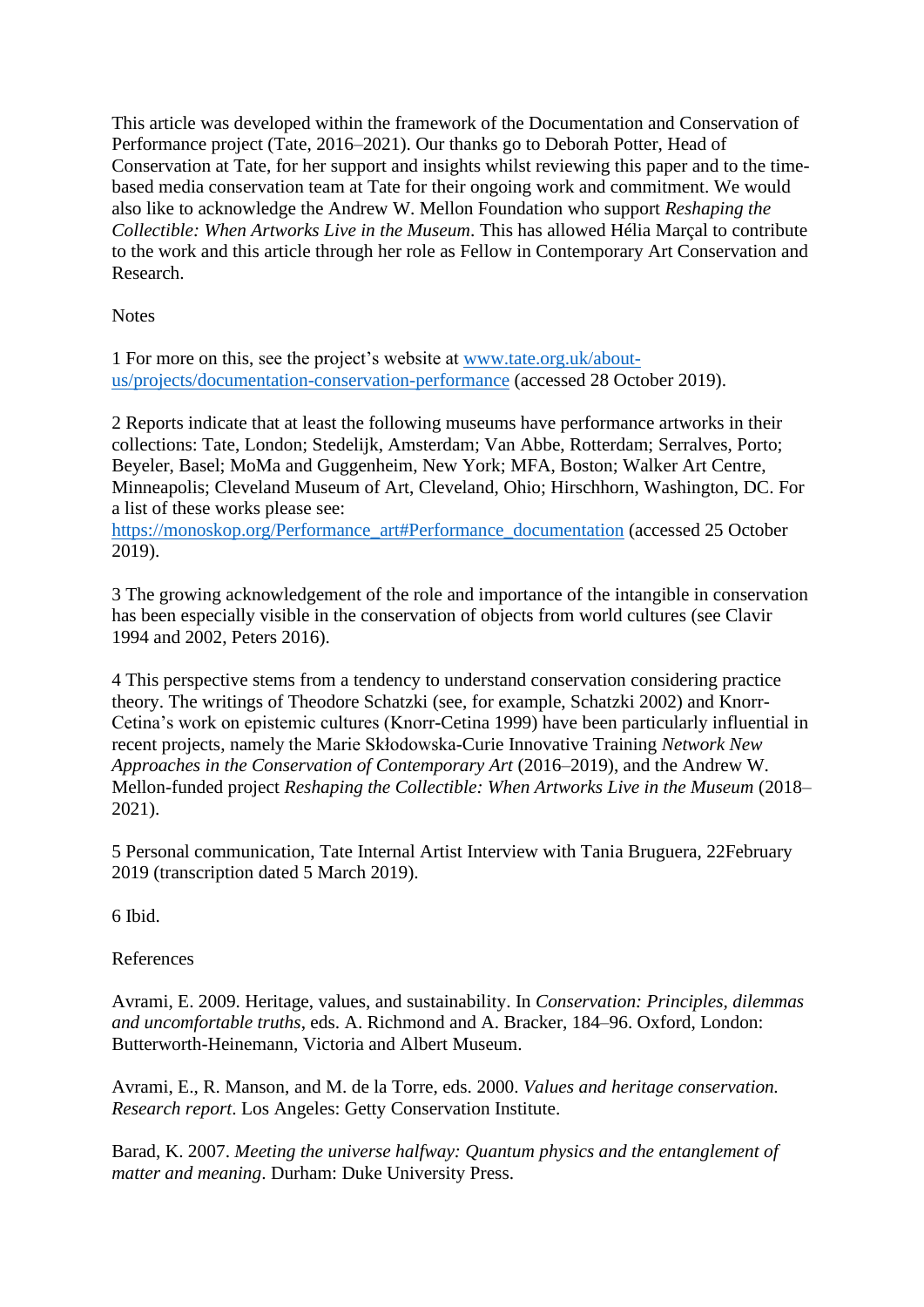Bishop, C. 2012. *Artificial hells: Participatory art and the politics of spectatorship*. London: Verso.

Clavir, M. 1994. Preserving conceptual integrity: Ethics and theory in preventive conservation. In *Preventive Conservation: Practice, Theory and Research. Preprints of the contributions to the IIC Ottawa Congress*, 12–16 September 1994, 53–57. London: The International Institute for Conservation of Historic and Artistic Works.

Clavir, M. 2002. *Preserving what is valued: Museum, conservation and first nations*. Vancouver and Toronto: UBC Press.

Giannachi, G. 2018. At the edge of the 'living present': Re-enactments and re-interpretations as strategies for the preservation of performance and new media art. In *Histories of performance documentation: Museum, artistic, and scholarly practices*, eds. G. Giannachi and J. Westerman. London and New York: Routledge.

Knorr-Cetina, K. 1999. *Epistemic cultures. How the sciences make knowledge*. Cambridge: Harvard University Press.

Laurenson, P. and V. van Saaze. 2014. Collecting performance-based art: New challenges and shifting perspectives. In *Performativity in the gallery: Staging interactive encounters*, eds. O. Remes, L. MacCulloch, and M. Leino, 27–41. Oxford, Bern, Berlin, Brussels, Frankfurt am Main, New York, Wien: Peter Lang.

Lawson, L., A. Finbow, and H. Marçal. 2019. Developing a strategy for the conservation of performance-based artworks at Tate. *Journal of the Institute of Conservation* 42(2): 114–34. DOI: [https://doi.org/10.1080/19455224.2019.1604396.](https://doi.org/10.1080/19455224.2019.1604396)

Marçal, H. 2019. Public engagement towards sustainable heritage preservation. *Protection of Cultural Heritage* 8: 185–210. DOI: [https://doi.org/10.35784/odk.1084.](https://doi.org/10.35784/odk.1084)

Marçal, H. 2019b. Diffracting histories of performance. *Performance Research* 24(7): 39–46. DOI: 10.1080/13528165.2019.1717863.

Muñoz-Viñas, S. 2005. *Contemporary theory of conservation*. Oxford: Elsevier. Peters, R.F. 2016. The parallel paths of conservation of contemporary art and indigenous collections. *Studies in Conservation* 61(2): 183–87. DOI: [https://doi.org/10.1080/00393630.2016.1200839.](https://doi.org/10.1080/00393630.2016.1200839)

Phelan, P. 1993. *Unmarked: The politics of performance*. London: Routledge.

Reason, M. 2006. *Documentation, disappearance and the representation of live performance*. New York: Palgrave Macmillan.

Schatzki, T.R. 2002. *The site of the social: A philosophical account of the constitution of social life and change*. Pennsylvania: Penn State University Press.

van de Vall, R., H. Hölling, T. Scholte, and S. Stigter. 2011. Reflections on a biographical approach to contemporary art conservation. In *Cultural Heritage/Cultural Identity: The Role*